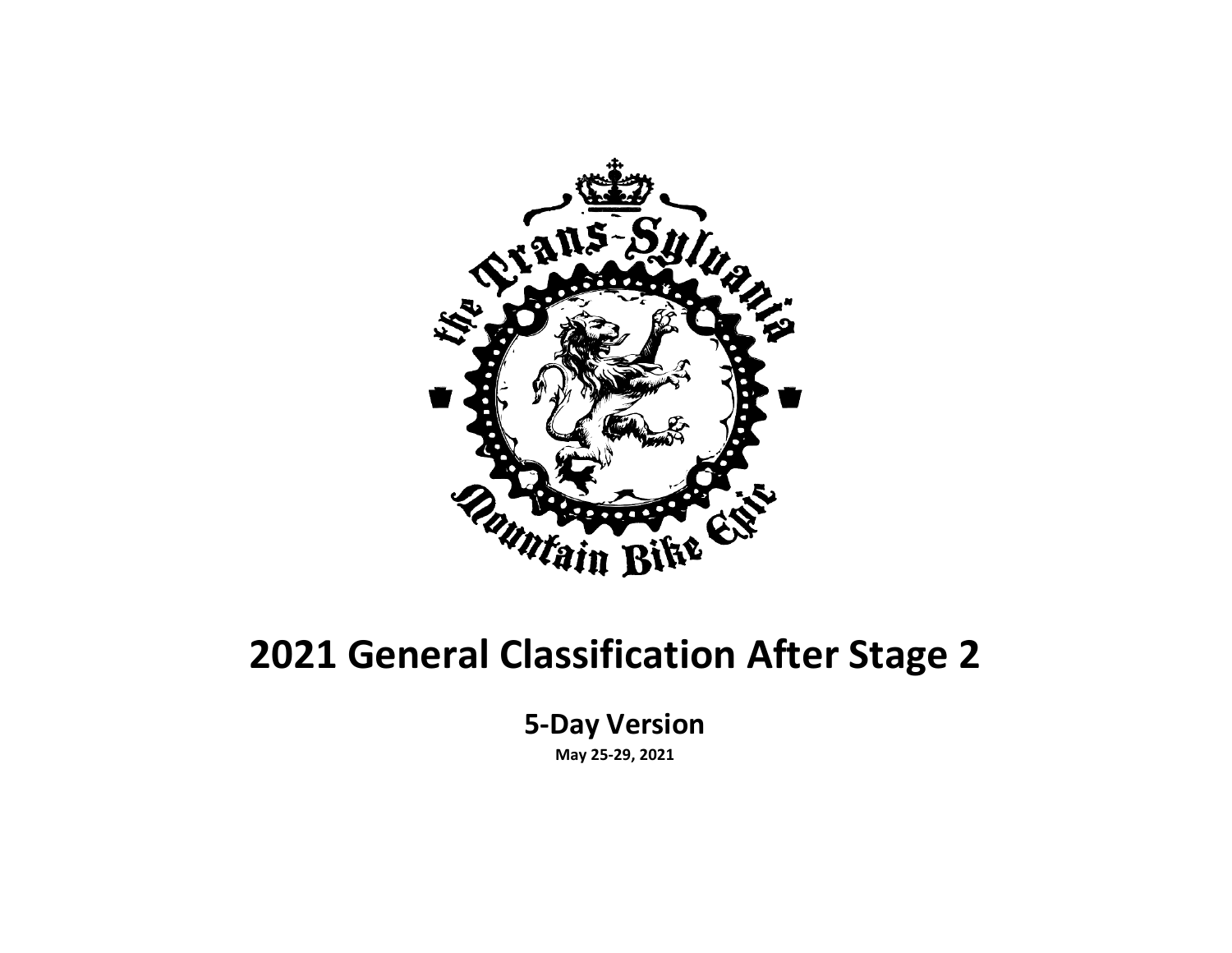### **OPEN MEN**

| <b>RANK</b>              | <b>BIB</b>   | <b>NAME</b>              | <b>STAGE 1</b> | <b>STAGE 2</b> | <b>STAGE 3</b> | <b>STAGE 4</b> | <b>STAGE 5</b> | <b>TOTAL TIME</b> |
|--------------------------|--------------|--------------------------|----------------|----------------|----------------|----------------|----------------|-------------------|
| 1                        | 36           | <b>KERRY WERNER JR.</b>  | 02:10:45.74    | 02:50:31.18    |                |                |                | 05:01:16.92       |
| $\overline{2}$           | 9            | <b>GREGG GALLETTA</b>    | 02:21:54.06    | 02:58:01.27    |                |                |                | 05:19:55.33       |
| 3                        | 12           | <b>RYAN JOHNSON</b>      | 02:16:45.93    | 03:17:18.11    |                |                |                | 05:34:03.10       |
| 4                        | 22           | <b>CODY PHILLIPS</b>     | 02:21:57.83    | 03:17:39.26    |                |                |                | 05:39:36.10       |
| 5                        | 13           | <b>LOGAN KASPER</b>      | 02:44:55.88    | 02:55:58.96    |                |                |                | 05:40:53.18       |
| 6                        | 10           | <b>SCOTT GRAY</b>        | 02:18:05.14    | 03:25:12.93    |                |                |                | 05:43:17.10       |
| 7                        | 17           | <b>WILLIAM LOEVNER</b>   | 02:19:32.13    | 03:31:17.23    |                |                |                | 05:50:49.36       |
| 8                        | 8            | <b>ANDREW DUENSING</b>   | 02:22:20.89    | 03:42:23.37    |                |                |                | 06:04:43.12       |
| 9                        | $\mathbf{2}$ | <b>SHAWN ALEXANDER</b>   | 02:36:22.92    | 03:37:04.62    |                |                |                | 06:13:26.15       |
| 10                       | $\mathbf{z}$ | <b>ANDREW DUDLE</b>      | 02:29:36.69    | 03:46:40.68    |                |                |                | 06:16:16.13       |
| 11                       | 16           | <b>NICK LANDO</b>        | 02:14:06.98    | 04:14:19.63    |                |                |                | 06:28:25.16       |
| 12                       | 33           | <b>JORDAN THOMPSON</b>   | 02:43:25.75    | 03:56:24.79    |                |                |                | 06:39:49.15       |
| 13                       | 28           | <b>WILSON STEVENS</b>    | 02:29:44.25    | 04:14:04.55    |                |                |                | 06:43:48.80       |
| 14                       | 15           | <b>ZACHARY LABRY</b>     | 02:56:58.05    | 04:06:31.31    |                |                |                | 07:03:29.36       |
| 15                       | 25           | <b>MARTIN SCHLEEDE</b>   | 02:54:09.58    | 04:17:01.03    |                |                |                | 07:11:10.61       |
| 16                       | 6            | <b>PATRICK CAREY</b>     | 02:45:17.00    | 04:35:44.88    |                |                |                | 07:21:01.88       |
| 17                       | 4            | <b>MATT BURKE</b>        | 02:57:13.53    | 04:33:59.36    |                |                |                | 07:31:12.89       |
| 18                       | 29           | <b>ALEXANDER STRANGE</b> | 03:03:10.99    | 04:32:21.12    |                |                |                | 07:35:31.11       |
| 19                       | 23           | <b>MATTHEW RALPH</b>     | 02:58:11.56    | 05:33:05.25    |                |                |                | 08:31:16.81       |
| 20                       | 18           | <b>CRAIG MILLER</b>      | 03:33:28.59    | 05:23:36.79    |                |                |                | 08:57:04.13       |
|                          | 21           | <b>ANDREW NORMAN</b>     | 03:01:49.83    | <b>DNS</b>     |                |                |                | <b>DNF</b>        |
| ۰.                       | 26           | <b>KEENAN SEGENCHUK</b>  | <b>DNS</b>     | <b>DNS</b>     |                |                |                | <b>DNF</b>        |
| $\overline{\phantom{0}}$ | 30           | <b>MATT PIKE</b>         | <b>DNF</b>     | <b>DNS</b>     |                |                |                | <b>DNF</b>        |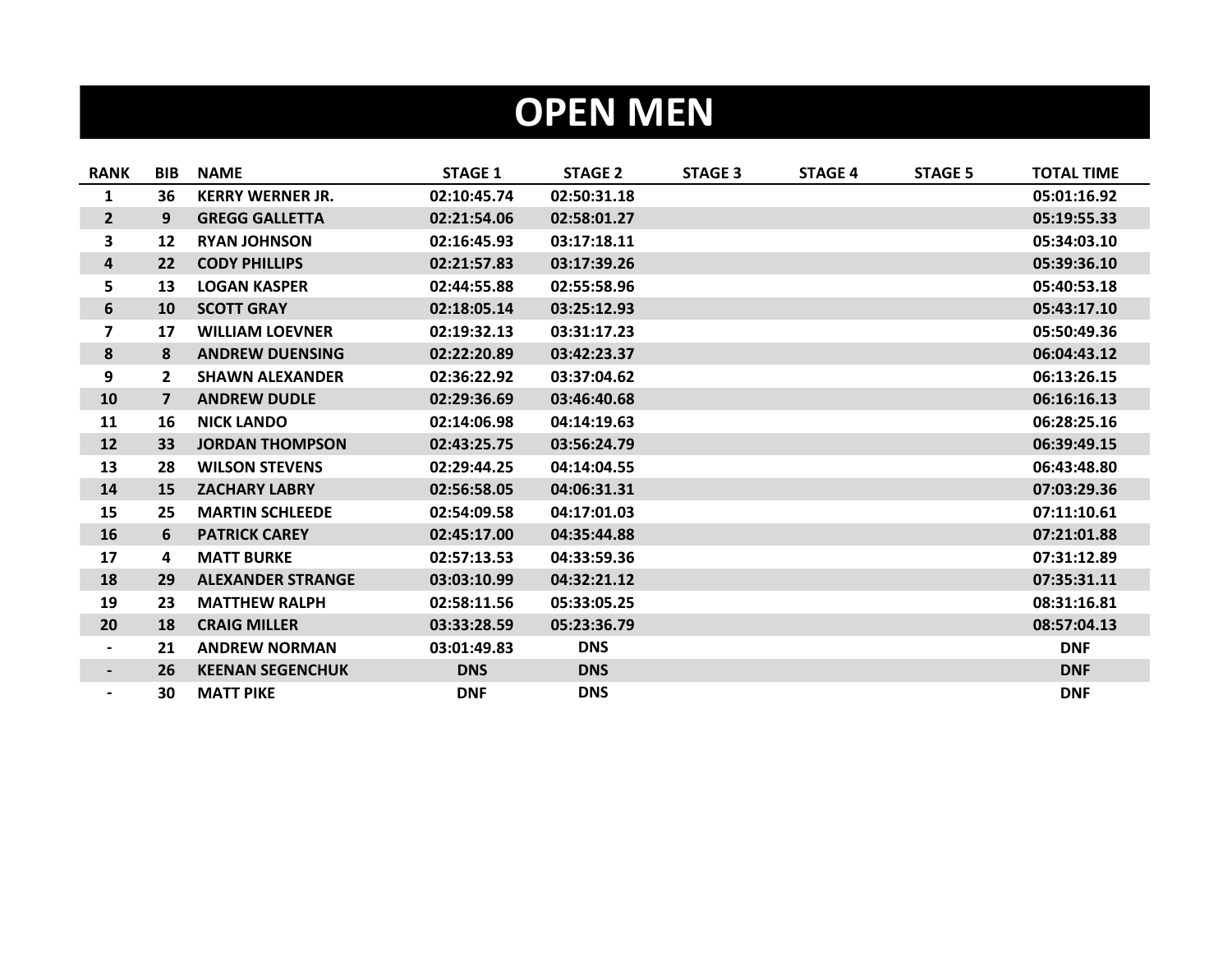# **OPEN WOMEN**

| <b>RANK</b>  | <b>BIB</b> | <b>NAME</b>              | <b>STAGE 1</b> | <b>STAGE 2</b> | <b>STAGE 3</b> | <b>STAGE 4</b> | <b>STAGE 5</b> | <b>TOTAL TIME</b> |
|--------------|------------|--------------------------|----------------|----------------|----------------|----------------|----------------|-------------------|
| 1            | 89         | <b>ELIZABETH SHELDON</b> | 02:37:44.29    | 03:36:27.34    |                |                |                | 06:14:11.63       |
| $\mathbf{2}$ | 1          | <b>BRITT MASON</b>       | 02:36:57.23    | 03:37:49.09    |                |                |                | 06:14:46.32       |
| 3.           | 130        | <b>TAYLOR KUYK-WHITE</b> | 02:39:17.71    | 03:35:43.87    |                |                |                | 06:15:00.15       |
| 4            | 98         | <b>EMILY WERNER</b>      | 02:48:31.98    | 03:42:38.07    |                |                |                | 06:31:09.10       |
| 5.           | 87         | <b>ANNA BARENSFELD</b>   | 02:52:16.70    | 04:01:28.80    |                |                |                | 06:53:44.15       |
| 6            | 91         | <b>MADELINE DEPMAN</b>   | 02:48:08.94    | 04:14:12.92    |                |                |                | 07:02:20.18       |
| 7            | 96         | NICKY RUSZKOWSKI         | 03:06:03.47    | 04:14:59.08    |                |                |                | 07:21:02.55       |
| 8            | 88         | <b>TANYA CAMPBELL</b>    | 03:12:04.79    | 04:28:52.83    |                |                |                | 07:40:56.16       |
| 9            | 92         | <b>ALECIA FAUSTINI</b>   | 03:02:40.36    | 04:38:58.35    |                |                |                | 07:41:38.71       |
| 10           | 97         | <b>ANNIE SCHWARTZ</b>    | 03:23:14.30    | 04:40:57.39    |                |                |                | 08:04:11.69       |
| 11           | 90         | <b>MELISSA COOPER</b>    | 03:29:07.59    | 04:48:47.41    |                |                |                | 08:17:54.10       |
| 12           | 93         | <b>CORIANNE KOCAREK</b>  | 03:29:11.50    | 05:12:10.64    |                |                |                | 08:41:21.11       |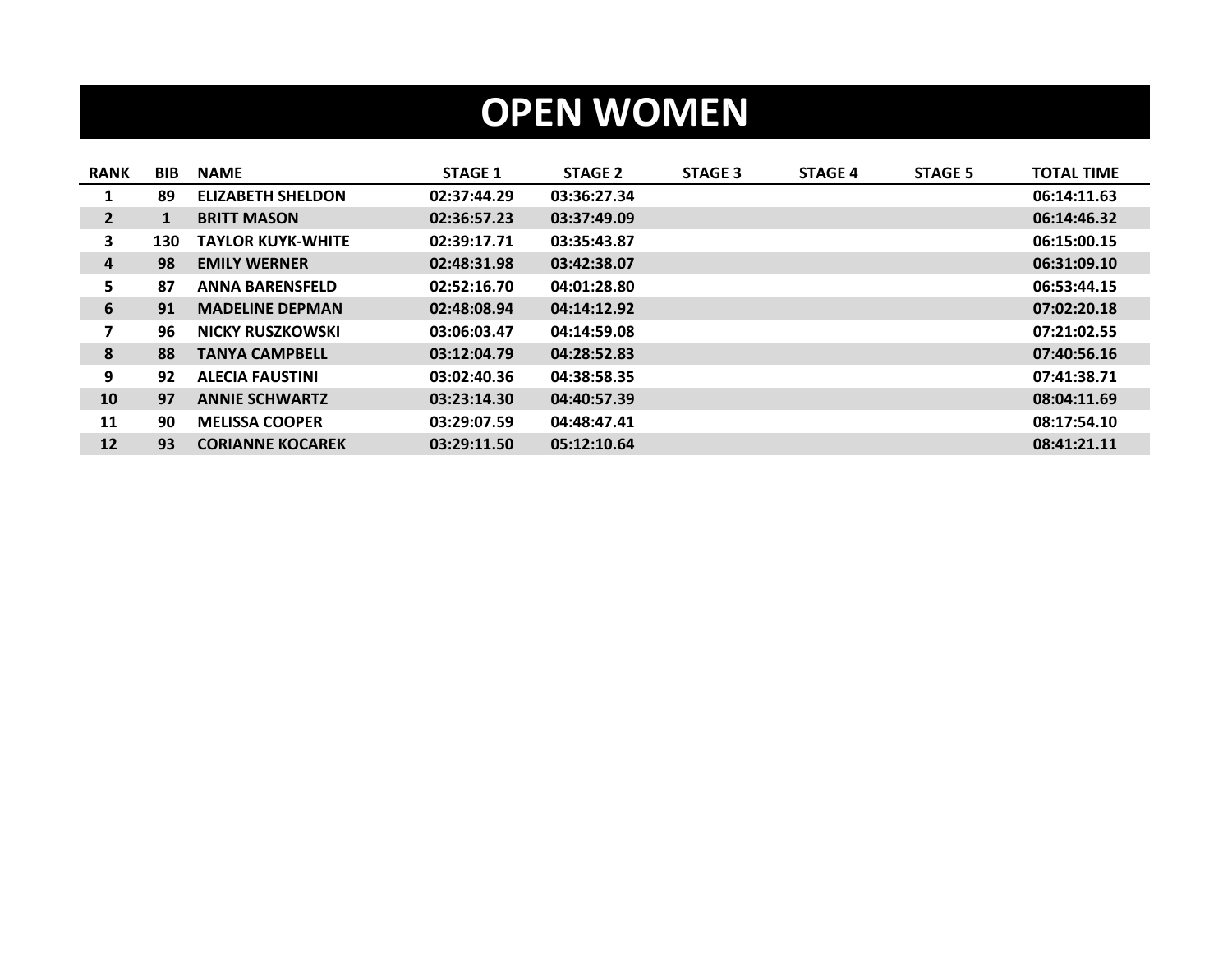## **MEN 40-49**

| <b>RANK</b>    | <b>BIB</b> | <b>NAME</b>             | <b>STAGE 1</b> | <b>STAGE 2</b> | <b>STAGE 3</b> | <b>STAGE 4</b> | <b>STAGE 5</b> | <b>TOTAL TIME</b> |
|----------------|------------|-------------------------|----------------|----------------|----------------|----------------|----------------|-------------------|
| 1              | 34         | <b>CHRIS TRIES</b>      | 02:22:48.77    | 03:14:52.36    |                |                |                | 05:37:40.11       |
| $\overline{2}$ | 56         | <b>JOSH WHITMORE</b>    | 02:26:19.28    | 03:18:50.95    |                |                |                | 05:45:09.12       |
| 3              | 57         | <b>SEAMUS WOODS</b>     | 02:26:43.21    | 03:31:41.00    |                |                |                | 05:58:24.21       |
| 4              | 46         | <b>NATHAN GOATES</b>    | 02:33:12.22    | 03:48:23.10    |                |                |                | 06:21:35.32       |
| 5              | 43         | <b>IGOR DANKO</b>       | 02:51:44.05    | 03:48:44.81    |                |                |                | 06:40:28.86       |
| 6              | 42         | <b>IAN COLQUHOUN</b>    | 02:45:11.55    | 04:01:47.65    |                |                |                | 06:46:58.12       |
| 7              | 48         | <b>CHRIS HOWELL</b>     | 02:40:57.42    | 04:07:36.34    |                |                |                | 06:48:33.76       |
| 8              | 49         | <b>MATTHEW KESECKER</b> | 02:50:42.53    | 04:08:10.18    |                |                |                | 06:58:52.71       |
| 9              | 47         | <b>AARON HOAG</b>       | 02:49:31.78    | 04:30:20.12    |                |                |                | 07:19:51.90       |
| 10             | 39         | <b>DAVE BREISACHER</b>  | 02:59:59.41    | 05:01:52.96    |                |                |                | 08:01:51.13       |
| 11             | 50         | <b>CHRIS MICELI</b>     | 03:13:20.50    | 04:52:55.60    |                |                |                | 08:06:15.11       |
| 12             | 54         | <b>JERICO SLAVIN</b>    | 03:01:34.43    | 05:33:07.53    |                |                |                | 08:34:41.96       |
| 13             | 52         | <b>CHRIS SAUER</b>      | 03:15:11.52    | 05:51:03.04    |                |                |                | 08:46:14.56       |
| 14             | 55         | <b>LEVI THORNTON</b>    | 03:18:40.07    | 05:31:59.17    |                |                |                | 08:50:39.24       |
| 15             | 45         | <b>CHARLIE FULLER</b>   | 03:41:19.50    | 06:05:38.86    |                |                |                | 09:46:57.13       |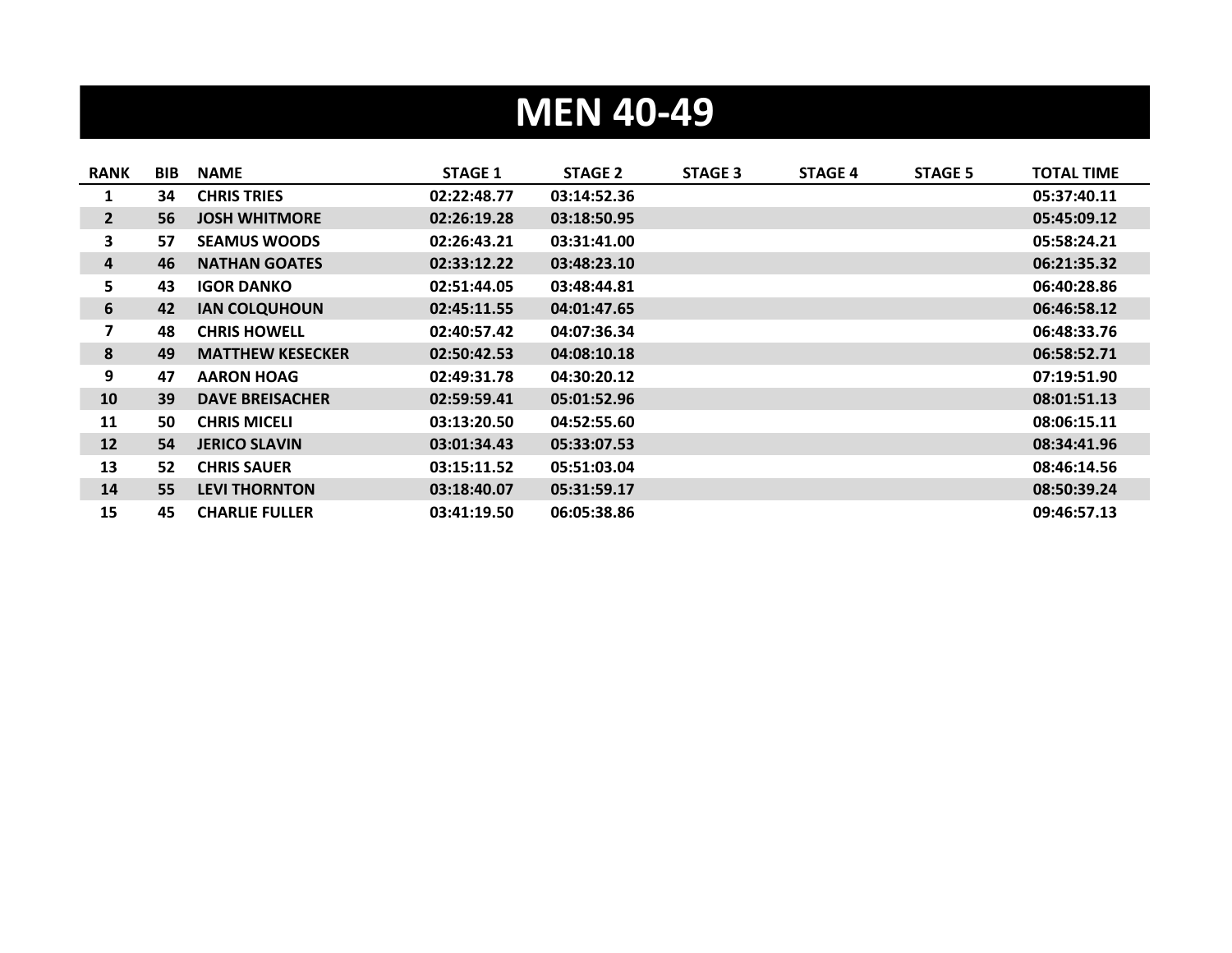# **MEN 50-59**

| <b>RANK</b>              | <b>BIB</b> | <b>NAME</b>            | <b>STAGE 1</b> | <b>STAGE 2</b> | <b>STAGE 3</b> | <b>STAGE 4</b> | <b>STAGE 5</b> | <b>TOTAL TIME</b> |
|--------------------------|------------|------------------------|----------------|----------------|----------------|----------------|----------------|-------------------|
| 1                        | 58         | <b>ANDY AUGUST</b>     | 02:30:00.28    | 03:26:16.07    |                |                |                | 05:56:16.35       |
| $2^{\circ}$              | 69         | <b>MIKE MONTALBANO</b> | 02:47:23.06    | 03:38:30.73    |                |                |                | 06:25:53.79       |
| 3                        | 77         | <b>BRIAN TRDINA</b>    | 02:33:42.63    | 03:56:00.65    |                |                |                | 06:29:42.12       |
| 4                        | 123        | <b>STEVE SEGENCHUK</b> | 02:45:04.13    | 03:52:15.03    |                |                |                | 06:37:19.16       |
| 5                        | 61         | <b>JIM DOWD</b>        | 02:55:07.40    | 03:52:10.76    |                |                |                | 06:47:17.11       |
| 6                        | 80         | <b>PAUL WOJCIAK</b>    | 02:52:35.19    | 04:10:53.06    |                |                |                | 07:03:28.25       |
| 7                        | 75         | <b>ERIC SAUER</b>      | 02:52:28.56    | 04:20:01.85    |                |                |                | 07:12:29.14       |
| 8                        | 60         | <b>DON DAVIS</b>       | 02:50:06.29    | 04:26:30.10    |                |                |                | 07:16:36.39       |
| 9                        | 72         | <b>BOB RADZWICH</b>    | 03:05:21.50    | 04:23:59.07    |                |                |                | 07:29:20.57       |
| 10                       | 76         | <b>FRITZ SEAGER</b>    | 03:15:41.58    | 04:36:45.75    |                |                |                | 07:52:26.13       |
| 11                       | 67         | <b>PAUL HODA</b>       | 03:30:25.18    | 04:51:32.40    |                |                |                | 08:21:57.58       |
| 12                       | 66         | <b>COREY HILLIARD</b>  | 04:02:46.22    | 05:10:41.31    |                |                |                | 09:13:27.53       |
| 13                       | 65         | <b>ARTURO GUILLEN</b>  | 03:51:54.09    | 05:44:10.76    |                |                |                | 09:36:04.85       |
| 14                       | 64         | <b>BRIAN GRUCHACZ</b>  | 03:53:15.44    | 05:43:33.75    |                |                |                | 09:36:48.11       |
| 15                       | 38         | <b>SCOTT BALLAY</b>    | 04:00:22.26    | 06:05:51.57    |                |                |                | 10:06:13.83       |
| $\overline{\phantom{0}}$ | 78         | <b>JOSEPH WHITE</b>    | 04:20:20.53    | <b>DNS</b>     |                |                |                | <b>DNF</b>        |

#### **MEN 60+**

| <b>RANK</b> | <b>BIB</b> | <b>NAME</b>        | STAGE 1     | <b>STAGE 2</b> | <b>STAGE 3</b> | <b>STAGE 4</b> | <b>STAGE 5</b> | <b>TOTAL TIME</b> |
|-------------|------------|--------------------|-------------|----------------|----------------|----------------|----------------|-------------------|
|             | 83         | <b>JIM MILLER</b>  | 02:57:46.92 | 04:00:20.60    |                |                |                | 06:58:06.15       |
|             | 81         | <b>DAVID JOLIN</b> | 02:46:22.72 | 04:16:41.04    |                |                |                | 07:03:03.76       |
|             | 86         | <b>DON UPHOUSE</b> | DNF         | DNS            |                |                |                | <b>DNF</b>        |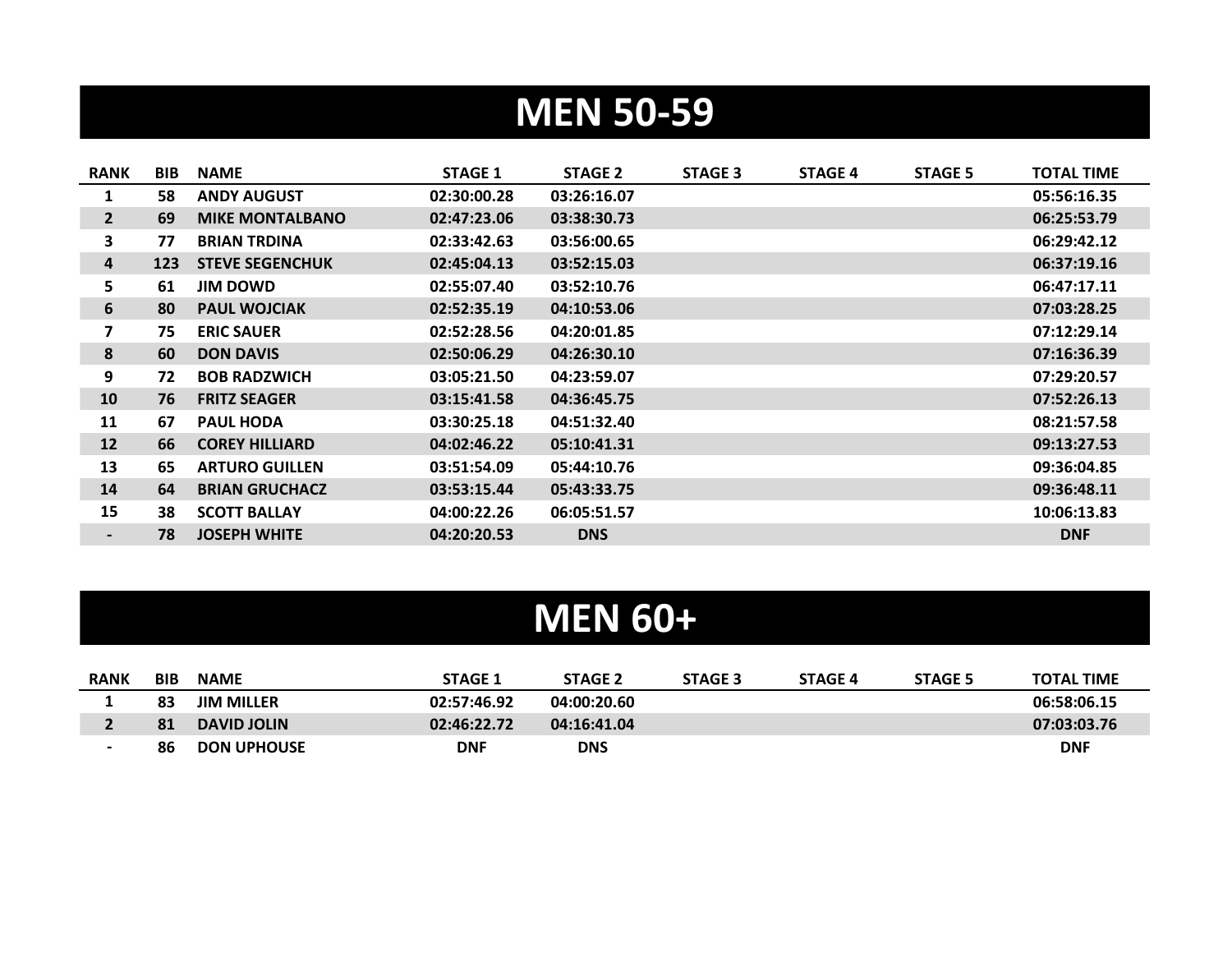#### **WOMEN 40+**

| <b>RANK</b> | <b>BIB</b> | <b>NAME</b>          | <b>STAGE 1</b> | <b>STAGE 2</b> | <b>STAGE 3</b> | <b>STAGE 4</b> | <b>STAGE 5</b> | <b>TOTAL TIME</b> |
|-------------|------------|----------------------|----------------|----------------|----------------|----------------|----------------|-------------------|
|             | 102        | JEN TILLMAN          | 03:04:23.48    | 04:17:10.76    |                |                |                | 07:21:33.12       |
|             | 99         | <b>BRIANNA BAIR</b>  | 03:06:10.65    | 04:24:47.69    |                |                |                | 07:30:57.13       |
|             | 100        | <b>NICOLE GUNTON</b> | 03:17:54.77    | 04:42:00.38    |                |                |                | 07:59:54.11       |
|             | 101        | KATHLEEN HYLAND      | 03:48:34.42    | <b>DNF</b>     |                |                |                | <b>DNF</b>        |

### **CLYDESDALE**

| <b>RANK</b>    | <b>BIB</b> | <b>NAME</b>                | <b>STAGE 1</b> | <b>STAGE 2</b> | <b>STAGE 3</b> | <b>STAGE 4</b> | <b>STAGE 5</b> | <b>TOTAL TIME</b> |
|----------------|------------|----------------------------|----------------|----------------|----------------|----------------|----------------|-------------------|
|                | 110        | <b>NICK SHEPHERD</b>       | 02:52:19.60    | 04:05:20.06    |                |                |                | 06:57:39.66       |
| $\mathbf{2}$   | 109        | <b>ADAM RUSZKOWSKI</b>     | 02:57:15.44    | 04:23:39.85    |                |                |                | 07:20:54.12       |
| 3              | 107        | <b>TODD HAIG</b>           | 03:17:08.25    | 04:59:05.92    |                |                |                | 08:16:13.11       |
| 4              | 106        | <b>DANIEL FAUSEY</b>       | 03:36:41.49    | 05:33:27.89    |                |                |                | 09:10:08.13       |
| 5              | 105        | <b>JOHN DURKIN</b>         | 03:41:16.52    | 06:05:53.27    |                |                |                | 09:47:09.79       |
| 6              | 104        | <b>MICHAEL BLANKENSHIP</b> | 05:44:14.11    | 06:26:27.50    |                |                |                | 12:10:41.61       |
| $\blacksquare$ | 111        | <b>JOSH VAN CLEEF</b>      | 03:45:46.00    | <b>DNF</b>     |                |                |                | <b>DNF</b>        |
| $\blacksquare$ | 108        | <b>THOMAS PEASE</b>        | 03:56:40.93    | <b>DNF</b>     |                |                |                | <b>DNF</b>        |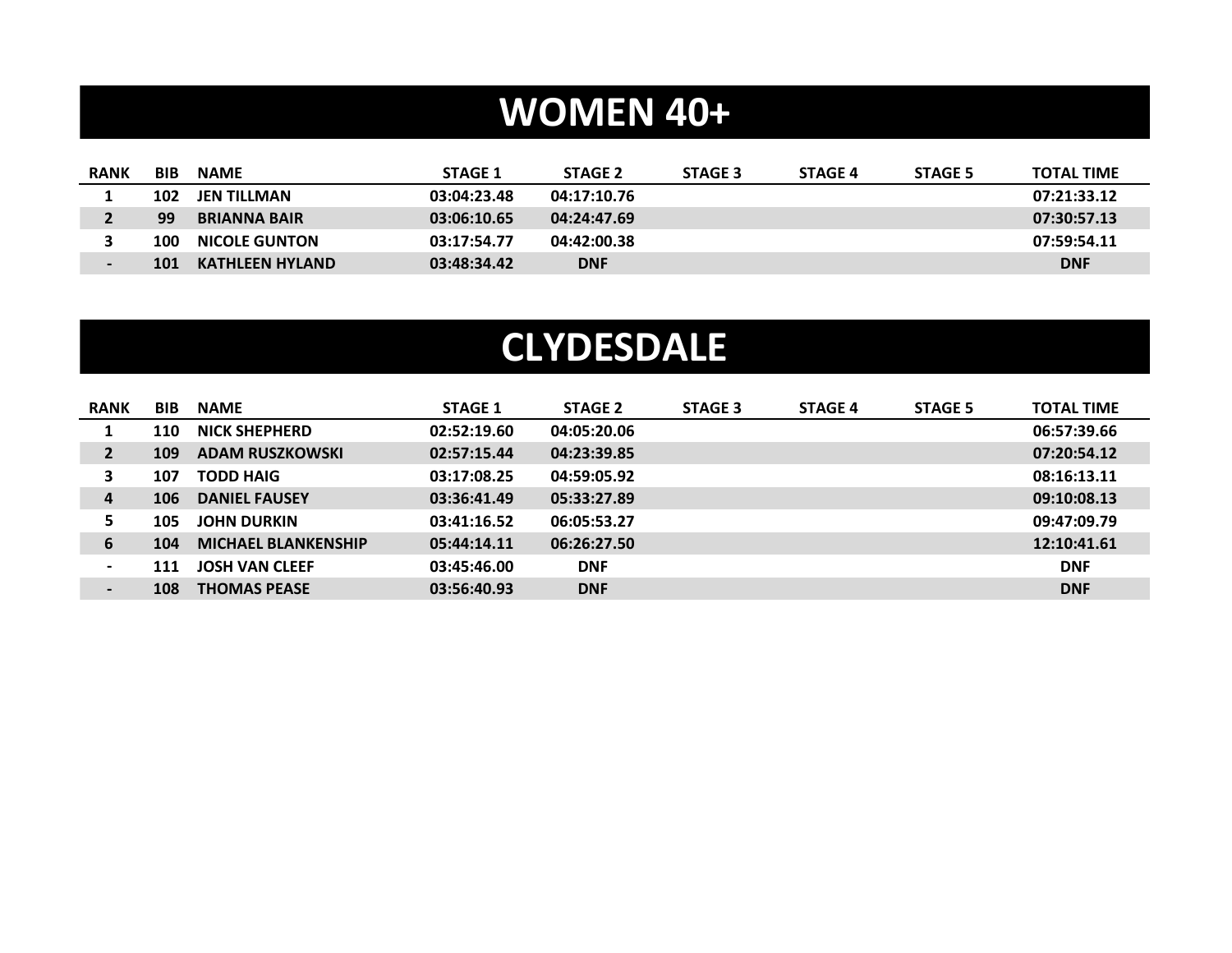#### **SINGLE SPEED**

| <b>RANK</b>    | <b>BIB</b> | <b>NAME</b>             | <b>STAGE 1</b> | <b>STAGE 2</b> | <b>STAGE 3</b> | <b>STAGE 4</b> | <b>STAGE 5</b> | <b>TOTAL TIME</b> |
|----------------|------------|-------------------------|----------------|----------------|----------------|----------------|----------------|-------------------|
| 1              | 126        | <b>GORDON WADSWORTH</b> | 02:18:17.17    | 03:03:00.82    |                |                |                | 05:21:17.99       |
| 2 <sup>1</sup> | 125        | <b>JOHN VORBERGER</b>   | 02:22:46.27    | 03:15:40.02    |                |                |                | 05:38:26.29       |
| 3              | 120        | <b>PEYTON RANDOLPH</b>  | 02:33:31.84    | 03:22:09.82    |                |                |                | 05:55:40.16       |
| 4              | 117        | <b>ELI ORTH</b>         | 02:37:32.27    | 03:25:06.94    |                |                |                | 06:02:38.12       |
| 5              | 24         | <b>JOHN SKARUPA</b>     | 02:31:23.55    | 03:32:58.79    |                |                |                | 06:04:21.13       |
| 6              | 118        | <b>DAHN PAHRS</b>       | 02:31:54.42    | 03:35:48.79    |                |                |                | 06:07:42.12       |
| 7              | 116        | <b>ANDREW ORISCHAK</b>  | 02:40:57.41    | 03:53:43.53    |                |                |                | 06:34:40.94       |
| 8              | 113        | <b>RICH DILLEN</b>      | 02:48:41.25    | 03:52:32.44    |                |                |                | 06:41:13.69       |
| 9              | 14         | <b>MARK KRANSZ</b>      | 02:36:22.81    | 04:05:30.93    |                |                |                | 06:41:52.17       |
| 10             | 122        | <b>KEITH RENFROE</b>    | 02:52:07.57    | 03:50:32.22    |                |                |                | 06:42:39.79       |
| 11             | 127        | <b>JOE WORBOY</b>       | 02:41:28.09    | 04:09:47.72    |                |                |                | 06:51:15.81       |
| 12             | 121        | <b>SCOTT RATH</b>       | 02:55:21.32    | 04:00:08.60    |                |                |                | 06:55:29.92       |
| 13             | 115        | <b>KENNY KOCAREK</b>    | 03:00:49.16    | 05:12:10.56    |                |                |                | 08:12:59.72       |
| $\blacksquare$ | <b>119</b> | <b>THAD PAUNOVICH</b>   | <b>DNF</b>     | 03:21:45.00    |                |                |                | <b>DNF</b>        |
| $\blacksquare$ | 112        | <b>SCOTT BERKLEY</b>    | 03:34:16.37    | <b>DNS</b>     |                |                |                | <b>DNF</b>        |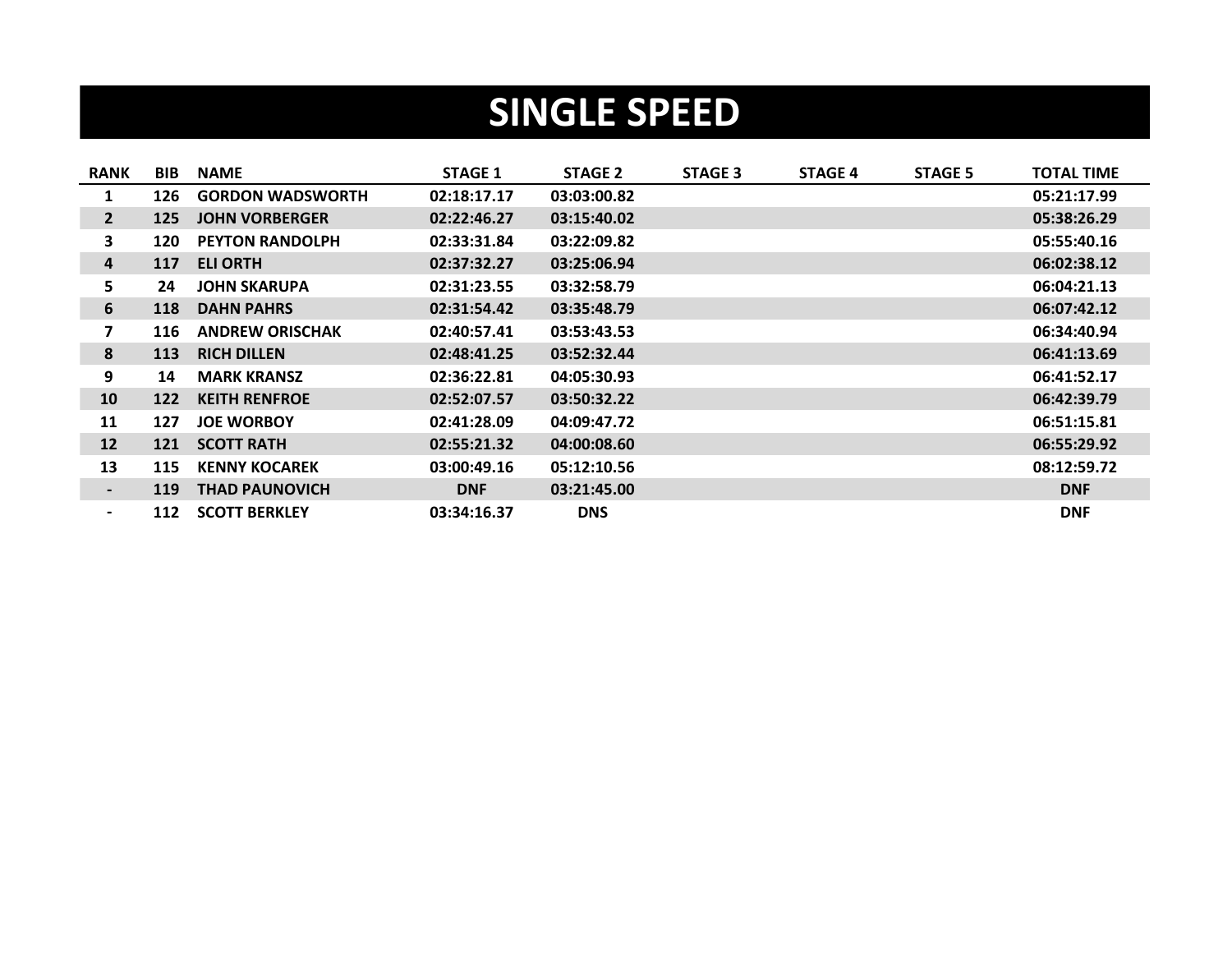# **DUO MEN**

| <b>RANK</b>  | <b>BIB</b> | <b>NAME</b>              | <b>STAGE 1</b> | <b>STAGE 2</b> | <b>STAGE 3</b> | <b>STAGE 4</b> | <b>STAGE 5</b> | <b>TOTAL TIME</b> |
|--------------|------------|--------------------------|----------------|----------------|----------------|----------------|----------------|-------------------|
| 1            |            | <b>TEAM TIME</b>         | 02:30:05.63    | 03:25:10.36    |                |                |                | 05:55:15.99       |
|              | 208        | <b>JAMIE BABCOCK</b>     | 02:30:06.82    | 03:25:11.41    |                |                |                | 05:55:17.12       |
|              | 209        | <b>ANDREW BLACKSTOCK</b> | 02:30:05.63    | 03:25:10.36    |                |                |                | 05:55:15.99       |
| $\mathbf{2}$ |            | <b>TEAM TIME</b>         | 02:34:45.37    | 03:39:51.98    |                |                |                | 06:14:36.13       |
|              | 213        | <b>NICK ERHARD</b>       | 02:34:47.55    | 03:39:59.06    |                |                |                | 06:14:46.61       |
|              | 212        | <b>MATTHEW HIGGINS</b>   | 02:34:45.37    | 03:39:51.98    |                |                |                | 06:14:36.13       |
| 3            |            | <b>TEAM TIME</b>         | 02:36:22.41    | 03:46:22.00    |                |                |                | 06:22:44.41       |
|              | 210        | <b>ERIK GRIMM</b>        | 02:36:22.46    | 03:46:22.07    |                |                |                | 06:22:44.53       |
|              | 211        | <b>JASON URCKFITZ</b>    | 02:36:22.41    | 03:46:22.00    |                |                |                | 06:22:44.41       |
| 4            |            | <b>TEAM TIME</b>         | 03:09:51.30    | 04:35:21.81    |                |                |                | 07:45:12.11       |
|              | 214        | <b>JAMES SCHARF JR</b>   | 03:09:51.34    | 04:35:21.81    |                |                |                | 07:45:12.11       |
|              | 215        | <b>EDWARD WIMMER</b>     | 03:09:51.30    | 04:35:21.94    |                |                |                | 07:45:12.12       |

# **DUO CO-ED**

| <b>RANK</b>    | <b>BIB</b> | <b>NAME</b>           | <b>STAGE 1</b> | STAGE 2     | <b>STAGE 3</b> | <b>STAGE 4</b> | <b>STAGE 5</b> | <b>TOTAL TIME</b> |
|----------------|------------|-----------------------|----------------|-------------|----------------|----------------|----------------|-------------------|
|                |            | <b>TEAM TIME</b>      | 03:00:24.97    | 04:09:44.03 |                |                |                | 07:10:08.10       |
|                | 216        | <b>AMY TALBOT</b>     | 03:00:24.97    | 04:09:44.08 |                |                |                | 07:10:08.10       |
|                | 205        | <b>BEN TALBOT</b>     | 03:00:25.00    | 04:09:44.03 |                |                |                | 07:10:09.03       |
| $\overline{2}$ |            | <b>TEAM TIME</b>      | 02:52:23.36    | 04:36:20.72 |                |                |                | 07:28:43.10       |
|                | 201        | <b>LAUREN ELLEDGE</b> | 02:52:23.36    | 04:36:20.85 |                |                |                | 07:28:43.12       |
|                | <b>200</b> | <b>T.J. ELLEDGE</b>   | 02:52:23.45    | 04:36:20.72 |                |                |                | 07:28:43.11       |
| 3              |            | <b>TEAM TIME</b>      | 03:28:29.19    | 04:56:31.89 |                |                |                | 08:25:00.10       |
|                | 202        | <b>KEVIN HAMES</b>    | 03:28:29.23    | 04:56:31.89 |                |                |                | 08:25:00.11       |
|                | 203        | <b>KRISTY HAMES</b>   | 03:28:29.19    | 04:56:31.91 |                |                |                | 08:25:00.11       |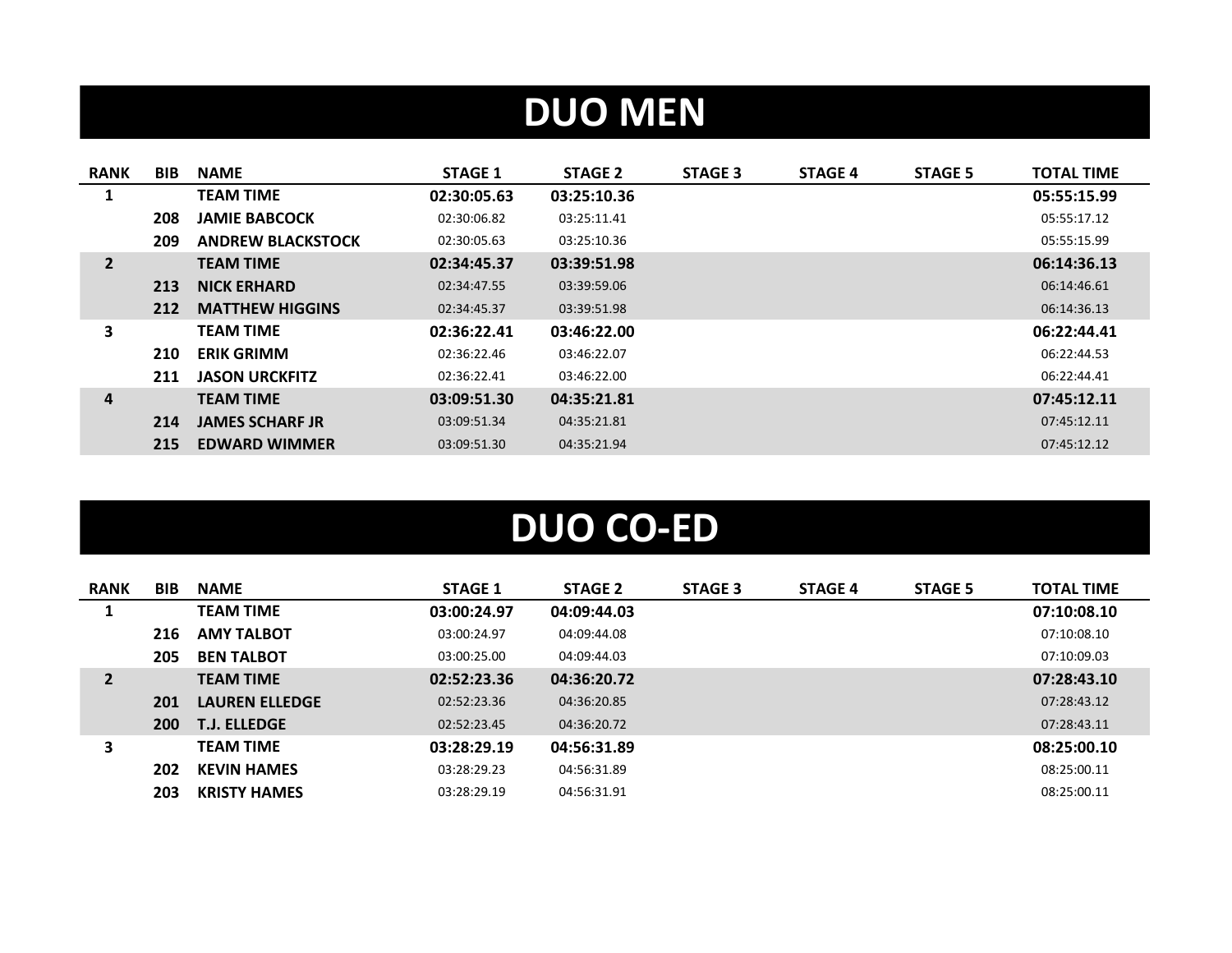## **U25 MEN**

| <b>RANK</b>                  | <b>BIB</b> | <b>NAME</b>             | <b>STAGE 1</b> | <b>STAGE 2</b> | <b>STAGE 3</b> | <b>STAGE 4</b> | <b>STAGE 5</b> | <b>TOTAL TIME</b> |
|------------------------------|------------|-------------------------|----------------|----------------|----------------|----------------|----------------|-------------------|
|                              | 12         | <b>RYAN JOHNSON</b>     | 02:16:45.93    | 03:17:18.11    |                |                |                | 05:34:03.10       |
|                              | 125        | <b>JOHN VORBERGER</b>   | 02:22:46.27    | 03:15:40.02    |                |                |                | 05:38:26.29       |
|                              | 17         | <b>WILLIAM LOEVNER</b>  | 02:19:32.13    | 03:31:17.23    |                |                |                | 05:50:49.36       |
|                              |            | <b>SHAWN ALEXANDER</b>  | 02:36:22.92    | 03:37:04.62    |                |                |                | 06:13:26.15       |
|                              | 16         | <b>NICK LANDO</b>       | 02:14:06.98    | 04:14:19.63    |                |                |                | 06:28:25.16       |
| $\qquad \qquad \blacksquare$ | 26         | <b>KEENAN SEGENCHUK</b> | <b>DNS</b>     | <b>DNS</b>     |                |                |                | <b>DNF</b>        |